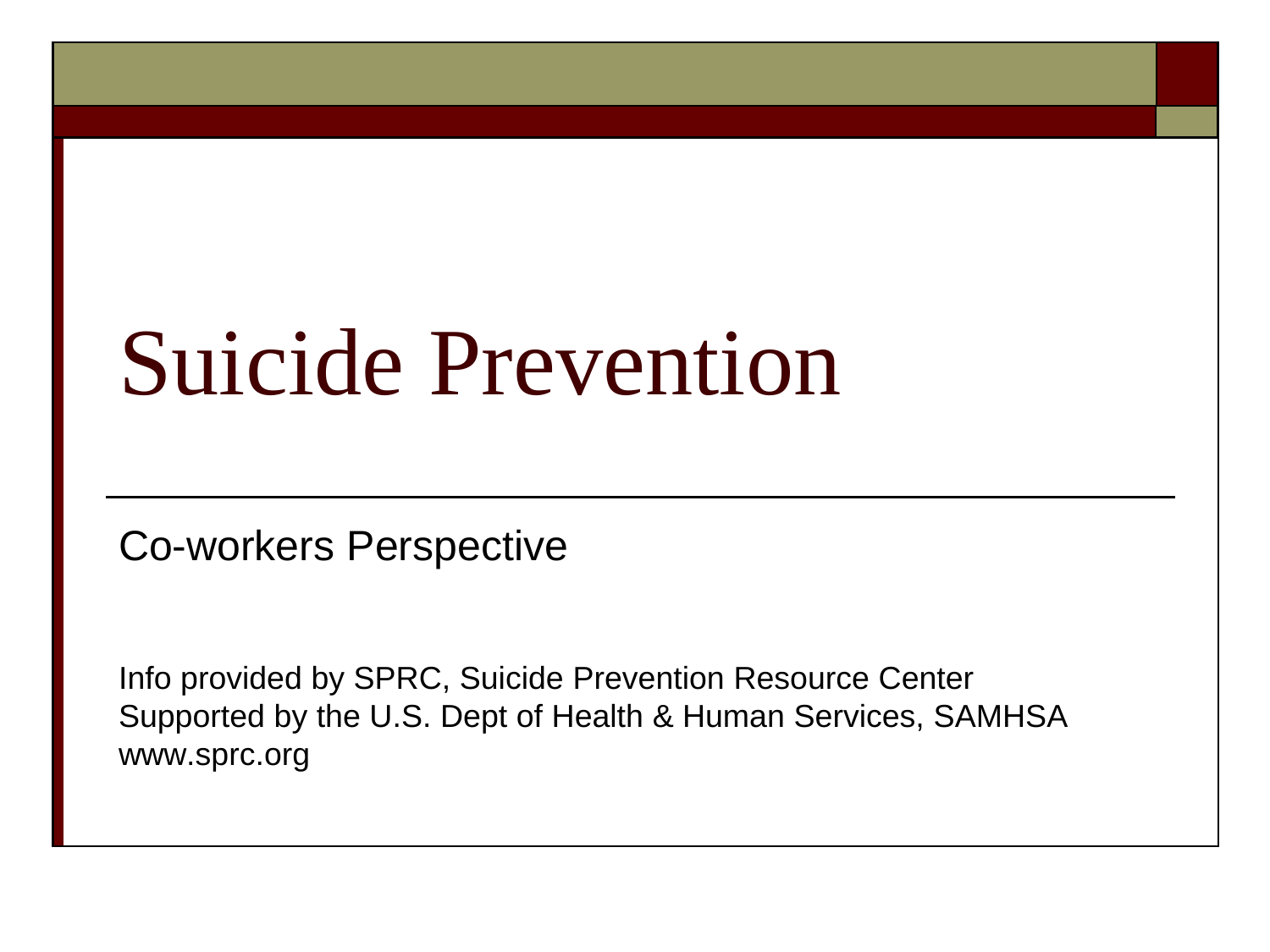#### *Hector had worked with Dolores for 3 years...*

*While they were not good friends, they were friendly. Recently, Hector noticed that Dolores had changed. Dolores had always kept to herself, but lately she seemed to avoid her co-workers as much as possible. She stopped eating in the lunchroom and ate by herself in the park across the street. She was becoming uncharacteristically abrupt with customers. On a number of occasions, Dolores looked like she had been crying. But Hector just did not feel comfortable asking Dolores about this. Instead, he asked Martha, another co-worker, if she thought anything was wrong with Dolores. Martha seemed relieved that someone else had noticed and confirmed all of Hector's observations. She also said that Dolores had told her that she had been "really sad" and "just didn't know if she could go on." Hector did not know what to do. He was concerned, but was not sure if any of this was really his business. The next day he saw Dolores crying in the stockroom. He told the head of his company's human resources office about Dolores. She said that she would tell Dolores that some of her co-workers were concerned about her and remind Dolores that she could talk to a counselor at the company's employee assistance program about what was troubling her.*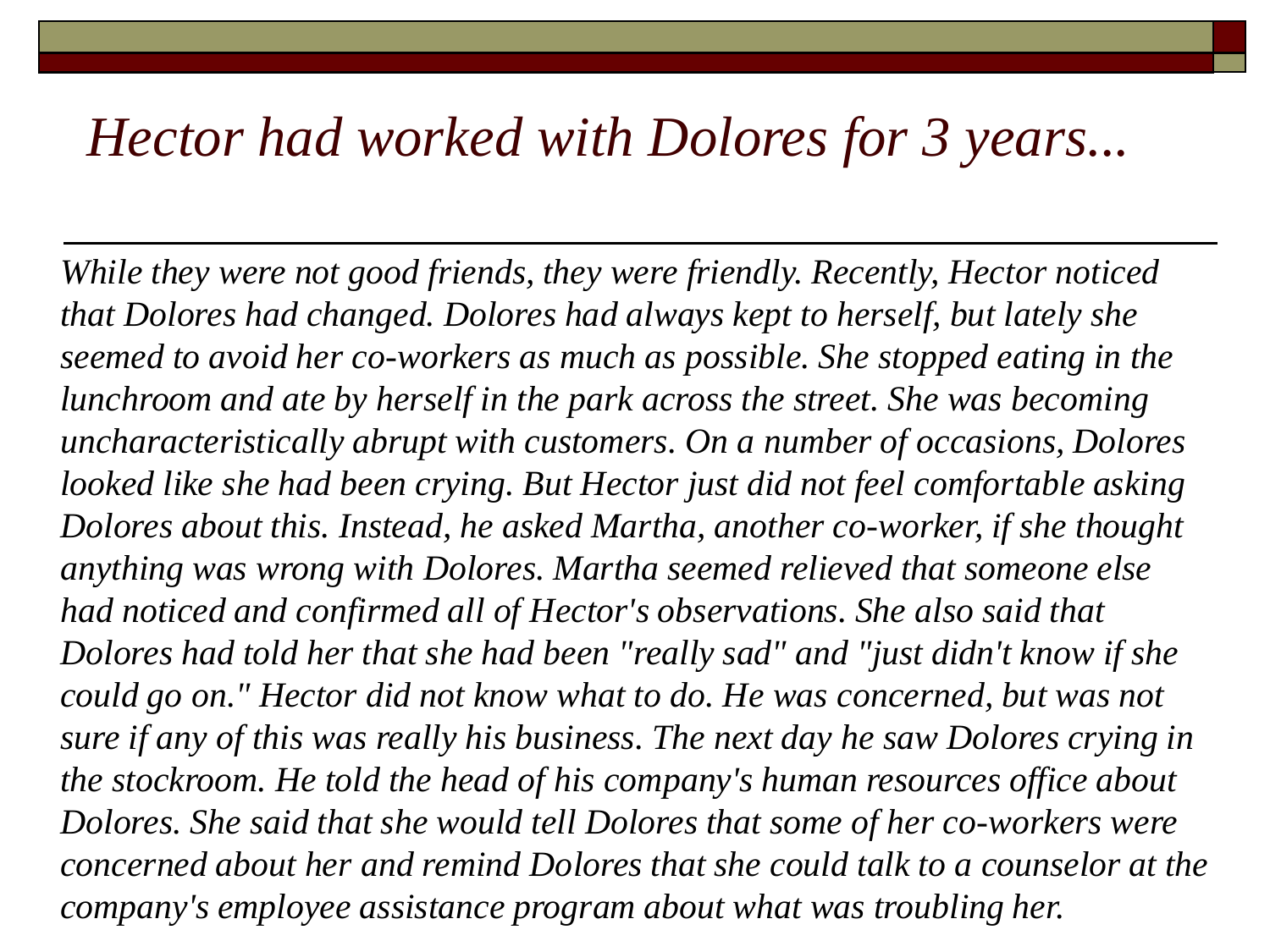## **The Role of Co-workers in Preventing Suicide**

Suspecting that a co-worker is considering ending his or her life can be frightening and confusing. You may not know when you should become involved in the problems of someone who is not a family member or close friend. You may be unsure of what you can really do to help someone with emotional difficulties or feel uncertain whether your co-worker is actually in serious trouble. Being wrong could be embarrassing. But being right could save a life. This publication will help you recognize and help coworkers who may be considering suicide.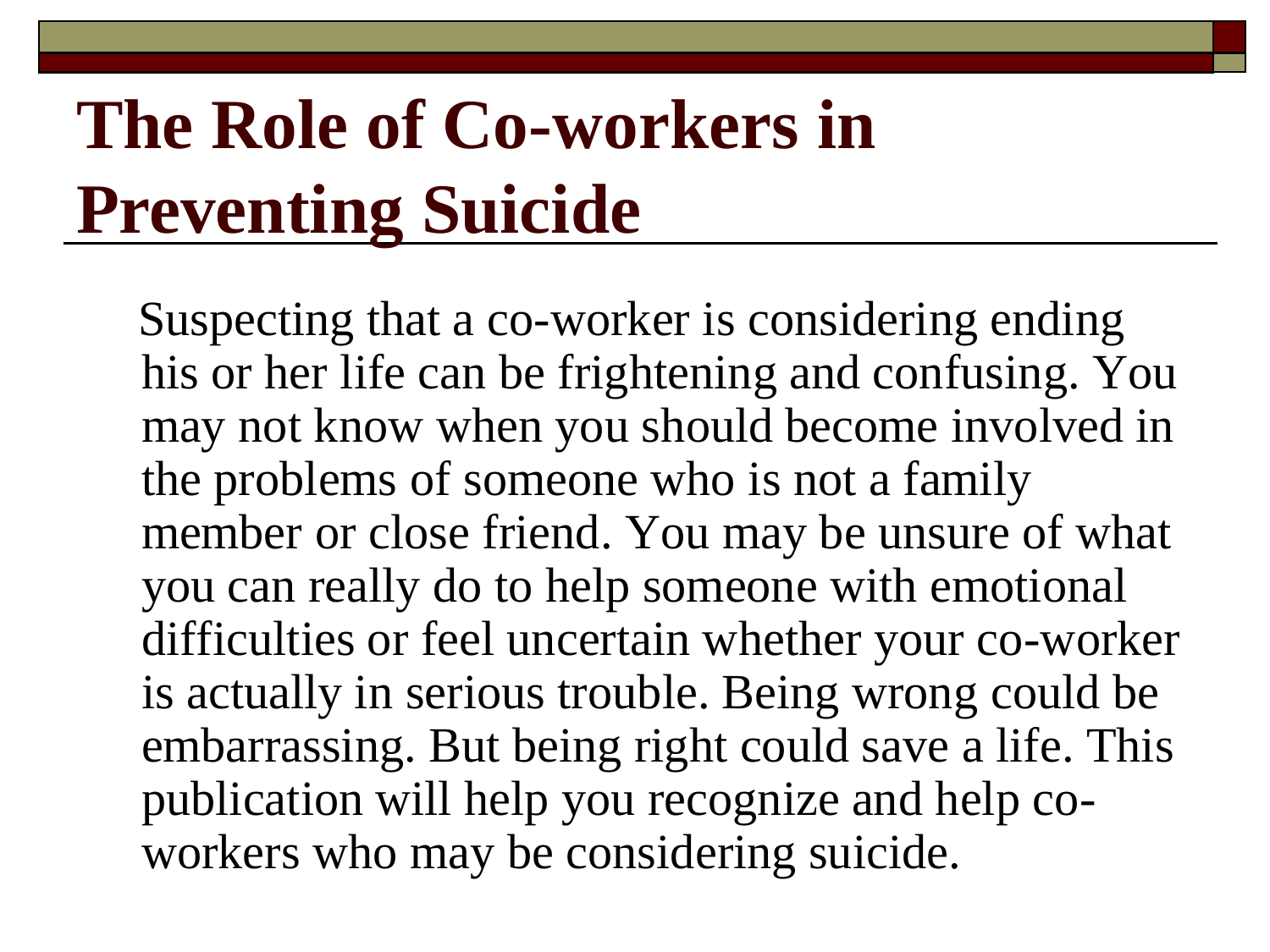#### **Recognizing the Warning Signs**

Each year, more than 30,000 Americans take their own lives. An additional 500,000 Americans visit emergency rooms for injuries related to suicide attempts. A large number of suicides and suicide attempts are related to treatable emotional conditions including depression and other mood disorders as well as alcohol and drug abuse. People often want to conceal their suicidal thoughts, depression, or alcohol and drug abuse. They may be embarrassed by these problems or fear that public disclosure will hurt their careers - although the Americans with Disabilities Act (ADA) prohibits discrimination in employment because of mental impairment.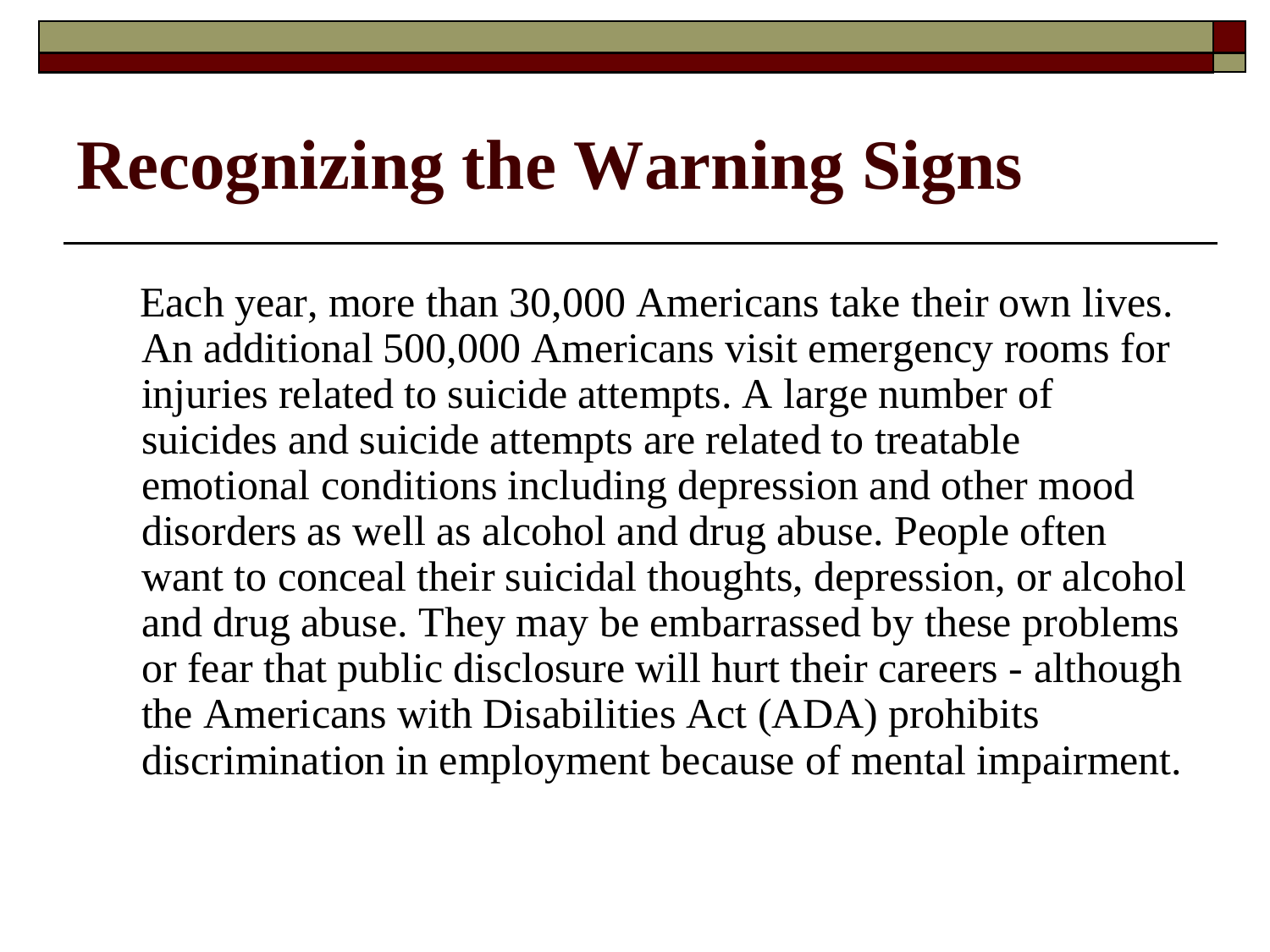# **Recognizing the Warning Signs**

- People who are in danger of suicide often display warning signs. You may be in a good position to recognize these signs in the people with whom you work - even if they are trying to conceal their problems. You see co-workers on a regular basis and know how they talk, act, and react to stress in the workplace. You can recognize changes in their behavior, personality, or mood. Such changes may be a proverbial "cry for help." Signs that a suicidal crisis is imminent can include:
- Talking about suicide or death
- Making statements like "I wish I were dead." and "I'm going to end it all."
- Less direct verbal cues, including "What's the point of living?" "Soon you won't have to worry about me" and "Who cares if I'm dead, anyway?"
- $\Box$  Uncharacteristically isolating themselves from others in the workplace
- $\Box$  Expressing feelings that life is meaningless or hopeless
- $\Box$  Giving away cherished possessions
- A sudden and unexplained improvement in mood after being depressed or withdrawn
- Neglect of appearance and hygiene
- Sudden unexplained deterioration of work performance or productivity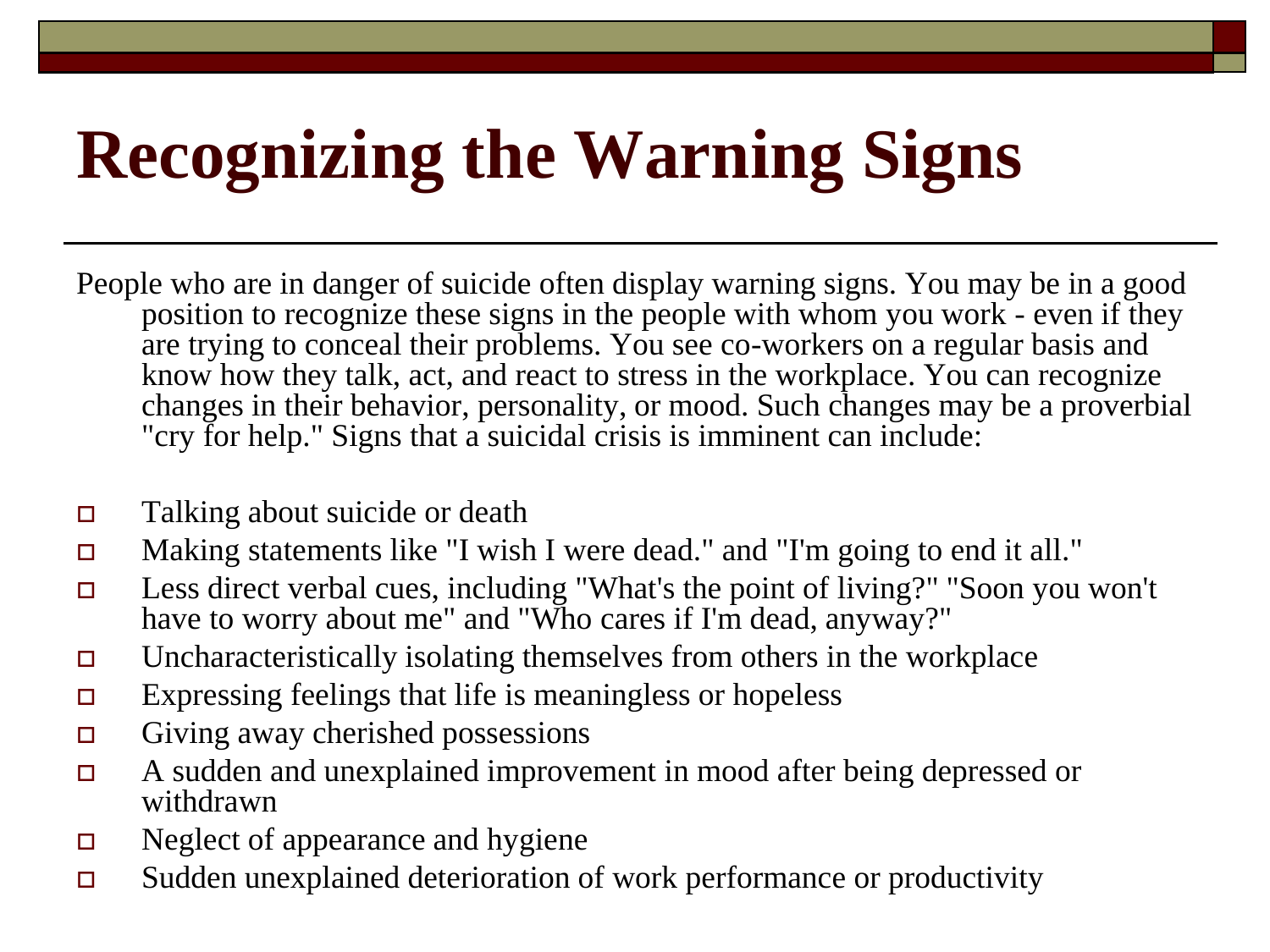# **Recognizing the Warning Signs**

There is no foolproof way of telling that someone may be thinking of taking his or her life. But these warning signs can also indicate that a person has serious problems that affect his or her life, productivity, and the work environment. By recognizing and acting on these signs, you can help a co-worker find professional assistance and become healthier, happier, and more productive.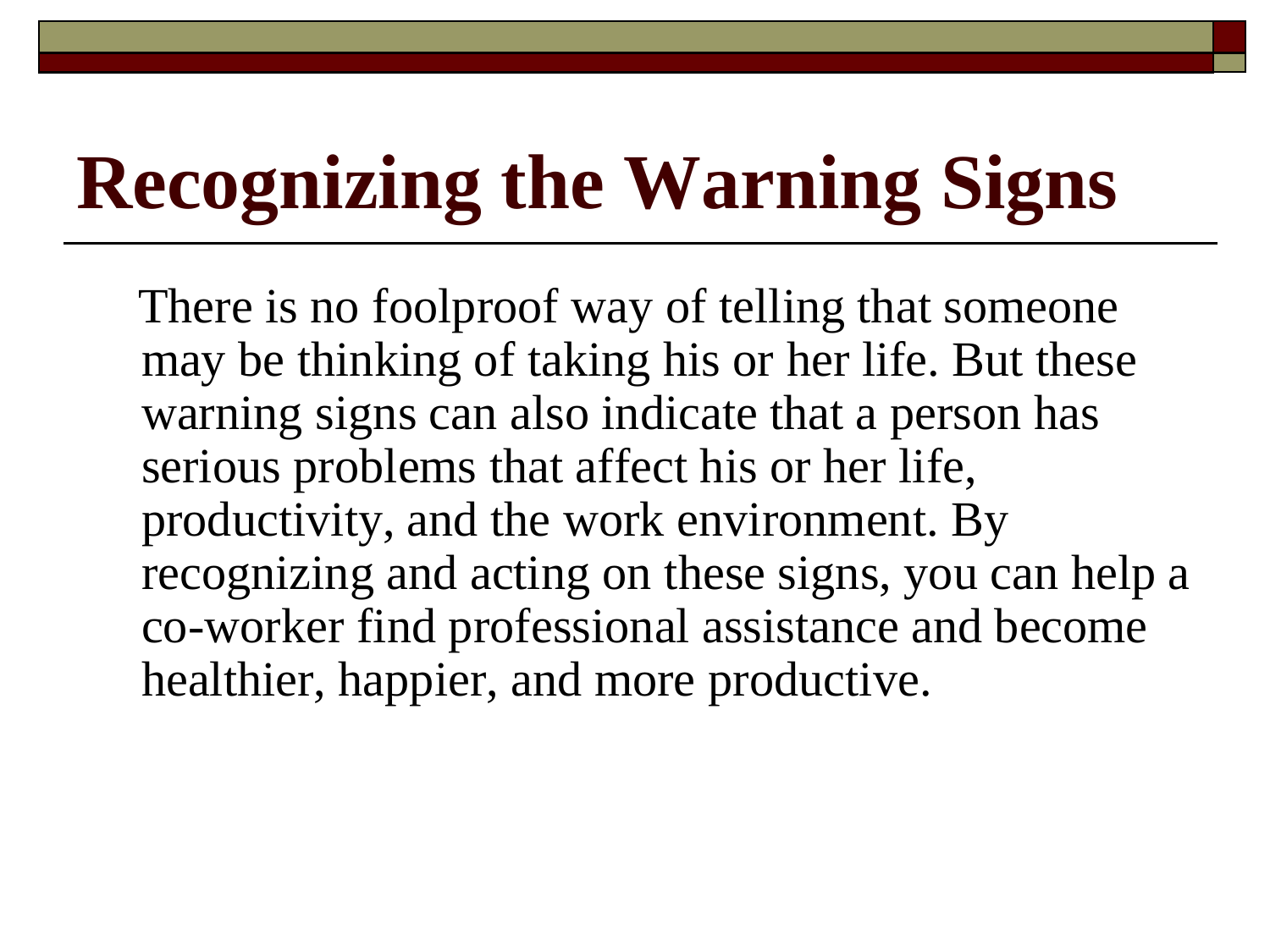#### **Responding to the Warning Signs**

You should respond to warning signs that a co-worker may be thinking of suicide. If you are comfortable speaking with this person, you should ask the difficult questions that can help you understand that person's state-of-mind and intentions. Don't be afraid to approach the issue directly and just ask: "Are you thinking of killing yourself?" or "Do you feel like you want to die?" If their response gives any indication that they have been considering suicide or having suicidal thoughts, ask them to find help immediately. Offer to accompany them to your company's employee assistance program (EAP) and make an appointment with a counselor. If your company does not have an EAP, offer to help them find another source of mental health counseling. More information on how to find such counseling is provided below. You can also suggest they call the National Suicide Prevention Lifeline at 1-800-273-TALK (8255). The Lifeline provides crisis counseling and referrals 24 hours a day, seven days a week.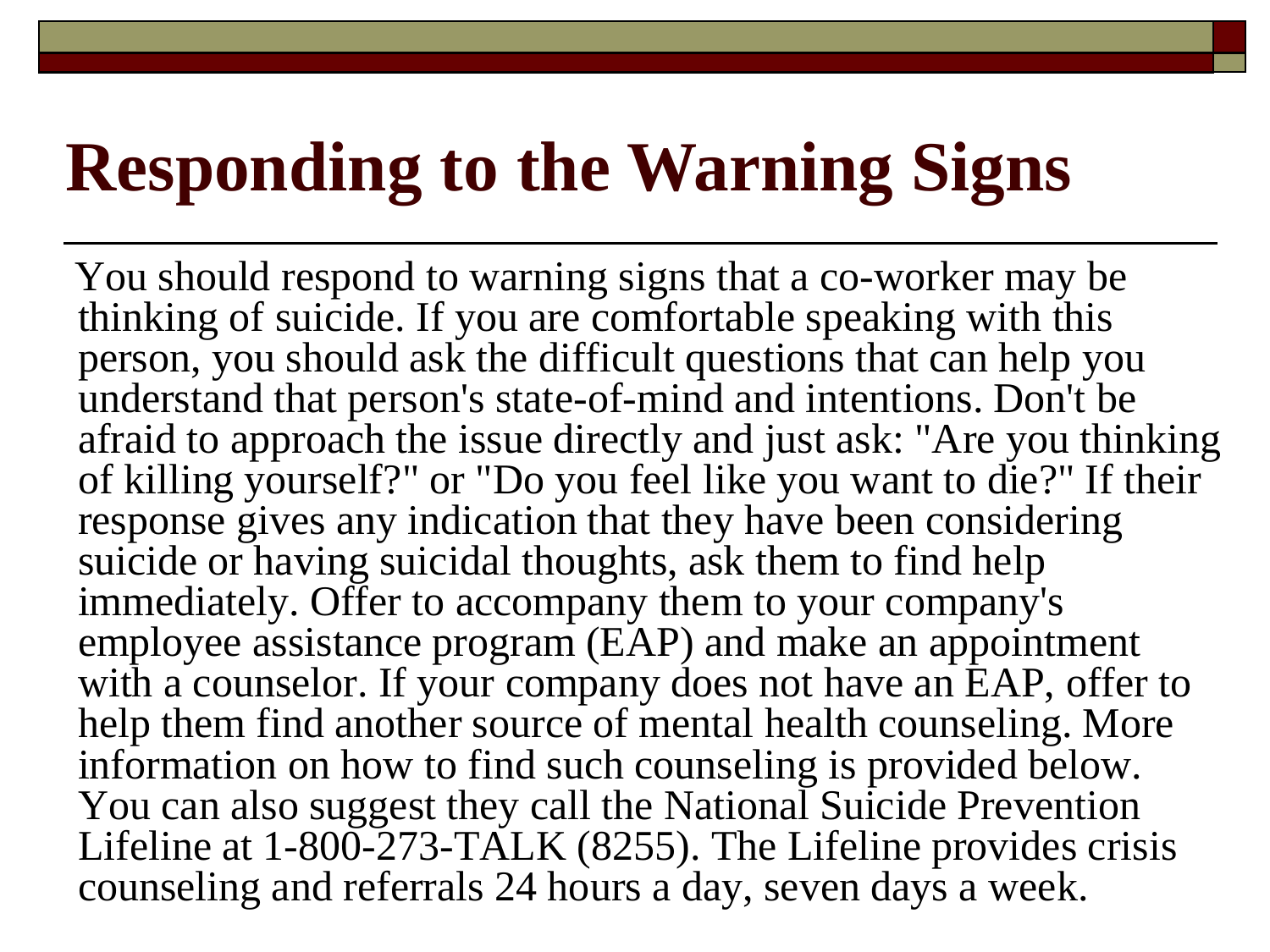### **Responding to the Warning Signs**

If you think a person is in immediate danger, do not leave him or her alone until you have found help. This may require mobilizing other co-workers or the person's friends or family. If your co-worker is unwilling to seek help or is uncooperative or combative, call 911 or 1-800-273-TALK (8255). Tell the dispatcher that you are concerned that the person with you "is a danger to themselves," or "they cannot take care of themselves." These phrases will alert the dispatcher that there is an immediate threat. Do not hesitate to make such a call if you suspect someone may be on the verge of harming him or herself.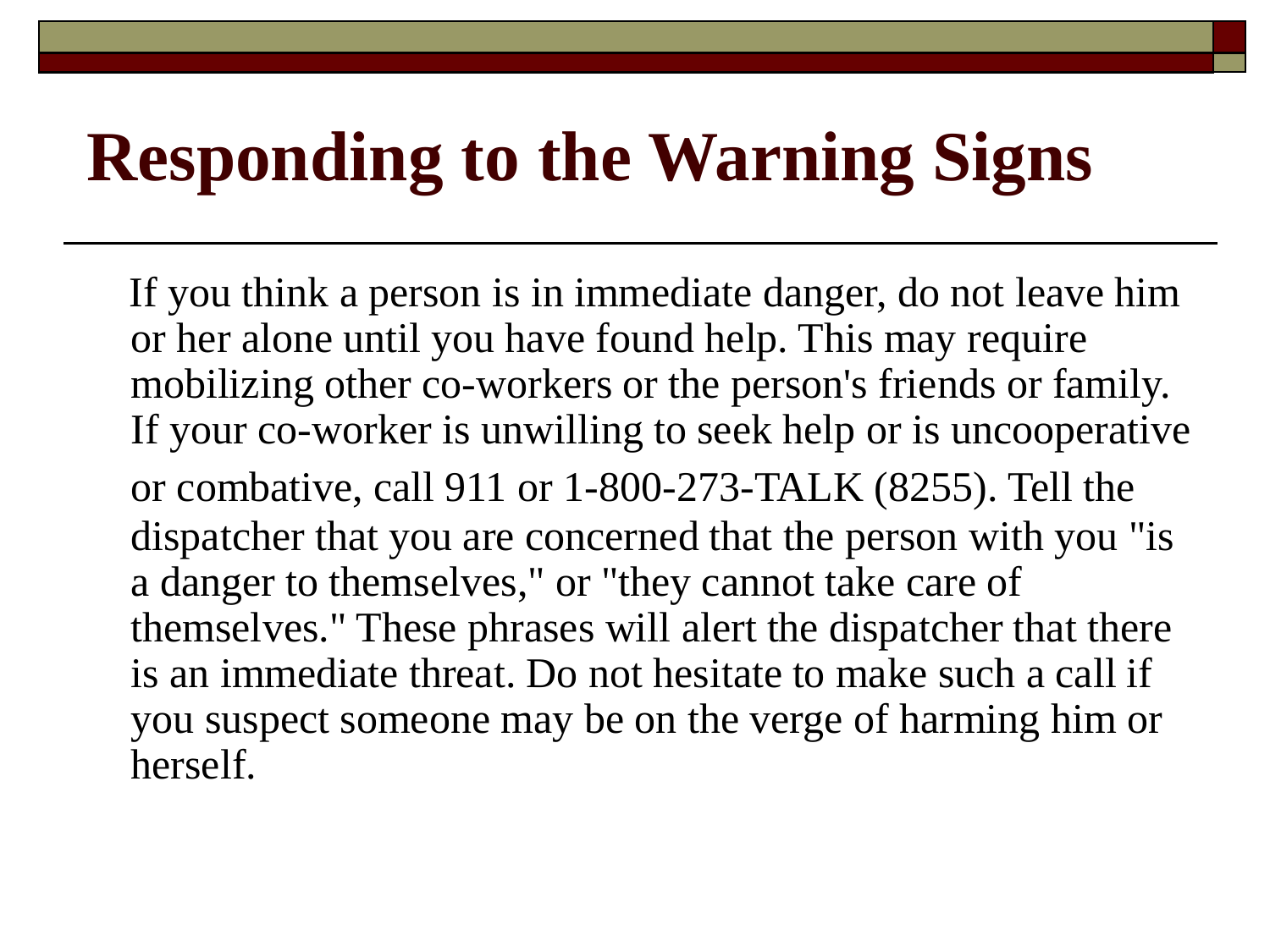#### **Responding to the Warning Signs**

Some of your co-workers may be personal friends. You may maintain a more professional relationship with others. And some of your relationships with co-workers may be strained or even antagonistic. If your relationship with a co-worker who may be thinking about suicide is such that you do not want to talk to him or her about these issues, express your concern to someone else - perhaps a colleague who is friendly with that person or a member of the human resources department or employee assistance program (if you have one). If you need help in deciding who can help, call the National Suicide Prevention Lifeline at 1-800-273-TALK (8255).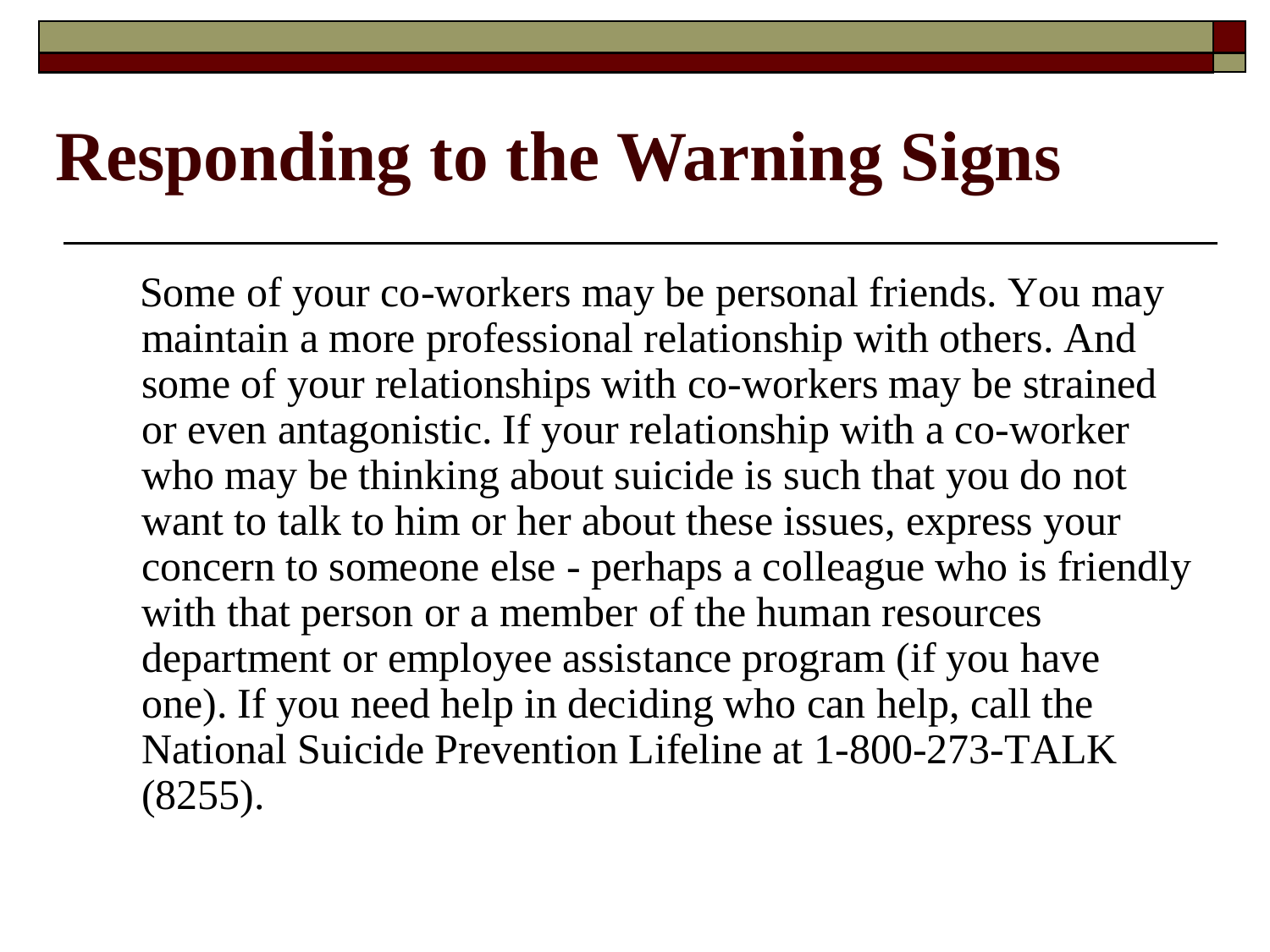## **If A Suicide Happens**

The suicide of a co-worker - even if it does not occur on the job - can have a profound emotional effect on the workplace. Other employees may struggle with guilt and unanswered questions about what they should have done to help. Some employees may experience depression or suicidal thoughts after such an experience. Many EAPs or private mental health professionals offer grief counseling or "postvention" services for exactly these situations. For additional information on helping yourself and others recover from such a trauma, see the Survivors publication [http://www.sprc.org/featured\\_resources/customized/survivors](http://www.sprc.org/featured_resources/customized/survivors.asp) .asp in this series.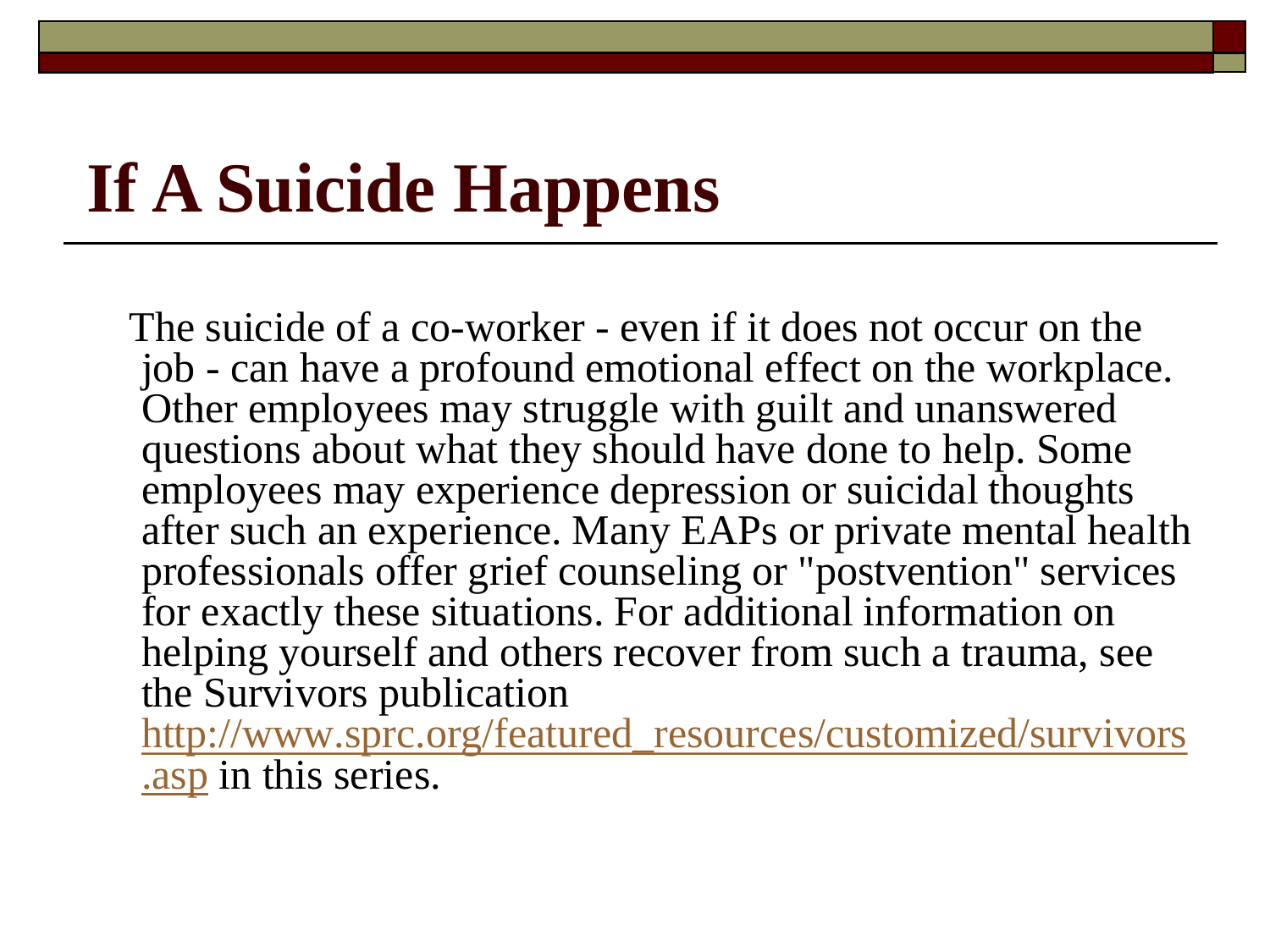#### **Seeking Professional Help**

The emotional problems associated with suicide - including depression, bipolar disorder, and the abuse of alcohol and other drugs - are difficult conditions requiring professional assistance. One of the most important things you can do for someone who may be considering suicide is help him or her find professional help. This may require overcoming his or her reluctance to go to a mental health professional. Your company's human resources department or employee assistance program can provide assistance in locating professional help.